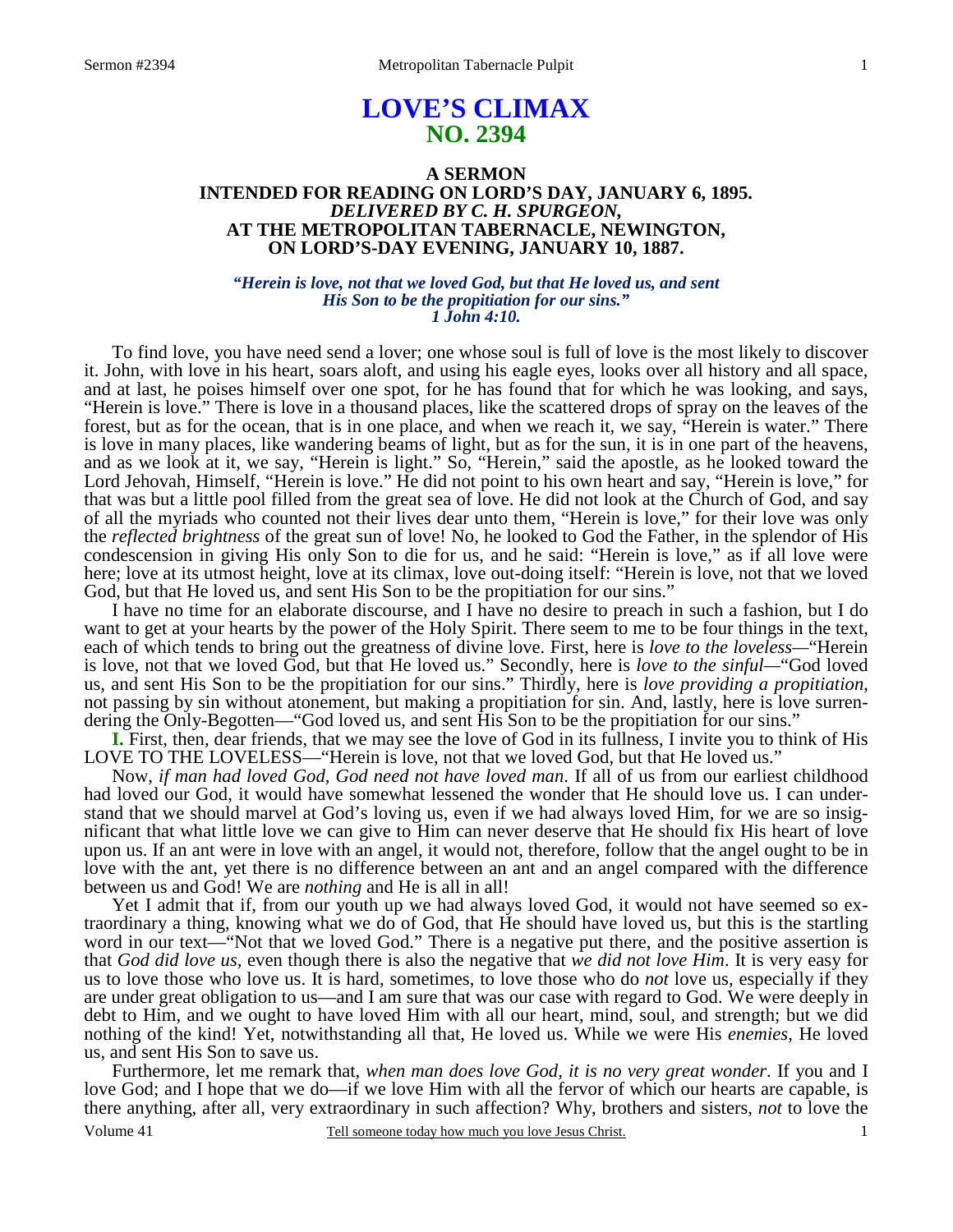Lord our God is detestable! To love Him is, in one sense, commendable, but it can never be considered meritorious! Who can help loving a kind father who has cared for him all his days? Who can help loving one who has saved him from death? Who can help loving one who has laid down his life for him? Surely, if we are in a right state of heart, we cannot help loving God because He first loved us. When we do love Him, it is not at all wonderful; it would be little enough return for the great love wherewith He has loved us if we gave to Him all the love that we can ever bestow upon anyone—

*"Were the whole realm of nature mine, That were a present far too small! Love so amazing, so divine, Demands my soul, my life, my all!"* 

And, if God's love gets all that it demands, it is even then but a *poor return* that we have made for love as magnificent as His!

 But, beloved, I have been only supposing something which is not true, for I have been supposing that we loved God. The fact is otherwise, according to the text, for the apostle says, "Not that we loved God." Let us think a little of that terrible fact! I do not want to preach to you, but I do wish you to preach to yourselves, or rather, that the Holy Spirit may preach to you from this passage: "Not that we loved God." For many a year we were indifferent to God. He came across our path in many ways, but we did not want to see Him, or to hear about Him. Some of us were favored by godly training, yet we did our best to miss the blessing of it. We tried, as men say, to "sow our wild oats." We did not care to do what God would have us do; we were totally indifferent to His claims! Yet now, with tears in our eyes, we can truthfully say that, "He loved us." We know that the Lord loved us even when we were indifferent to Him!

 Worse than that, there were some who were even insulting to God. I mean that they spoke ill words about Him, and about His grace, His day, His people, His cause, His Word. Some spoke exceedingly proud, and exalted themselves against the Lord; yet He loved them. Oh, how it wrings the heart of a penitent sinner to think that God loved him when he was a blasphemer; loved him when he imprecated a curse upon himself; loved him when God, Himself, could not see anything in him that was lovable, and even loved him when there was not a spot of merit as big as a pin's head upon which love could have rested if it had needed to rest on merit at all! Oh, wonder of wonders! "Herein is love, not that we loved God," but that we were indifferent to Him, and some even insulting to Him!

 And oh, *what rebellion against God there was in some of our hearts!* How we kicked and struggled against the idea of yielding to Him! Are there not numbers of you who never think of God at all? You go to your daily work, or to your business, and God is not at all in your thoughts! If there were no God, it would make no difference to some of you, except that you would feel a little more comfortable, and you would then be glad that there would be no judgment day. But, O sirs, this is a sad, a *miserable* state to be in! If there were no hereafter, and I had to die like a dog, I would choose to love my God, for I find a peace, a strength, a joy in it that makes life worth living! There is nothing here on earth that is worth a man's pursuit except his God! If he once knew the love of God, life would wear sunbeams about it; but apart from that it is a drudgery! To the unbeliever, existence in this world is a horrible slavery.

 But, brothers and sisters, it is very wonderful that God should love us when we try our hardest to be rid of Him, when we are at enmity against Him, when we are opposed, even, to His love, and will not listen to the gospel of His grace! Yet so He did; He loved us even in this condition! Perhaps some of you do not feel that there is anything very remarkable in this love of the Lord to the loveless. I should like you to try, if you could, love somebody who has nothing about him that is at all lovable. I hope, dear Christian people, that you do this, but if you learn to love the wicked, the ungodly, the injurious, the deceivers; if you even love those who vilify you, those who slander you every day, those who despise you and deride you, and those who are ungrateful to you; if you do this, then you will get into some sort of sympathy with God, and you will begin to understand a little of what His great love must be!

 But there are some men who will never know what such an experience as that is until God's grace renews them, for if anybody says half a word against them, their fist is soon in his eye! If anyone does them the slightest injury, they will remember it, and resent it as long as they live! Yes, and I am afraid that there are some who call themselves Christians who are of this spirit, and will not forgive. I heard of a man who was driving an omnibus, and who was beating one of the horses, but he never hit the other. Someone on the box said to him, "Why don't you whip the other horse?" "Oh," he answered, "I never touch *him*, for if I did, when I put him up at night, he would kick me like a Christian." When I heard that, I supposed that there must be some so-called Christians who know how to kick when they get a cut of the whip—and I am afraid that there are. But, if you can forgive to 70 times seven, and still continue to forgive, even *then* you have only done what you *ought* to do, for this is what the Lord Jesus com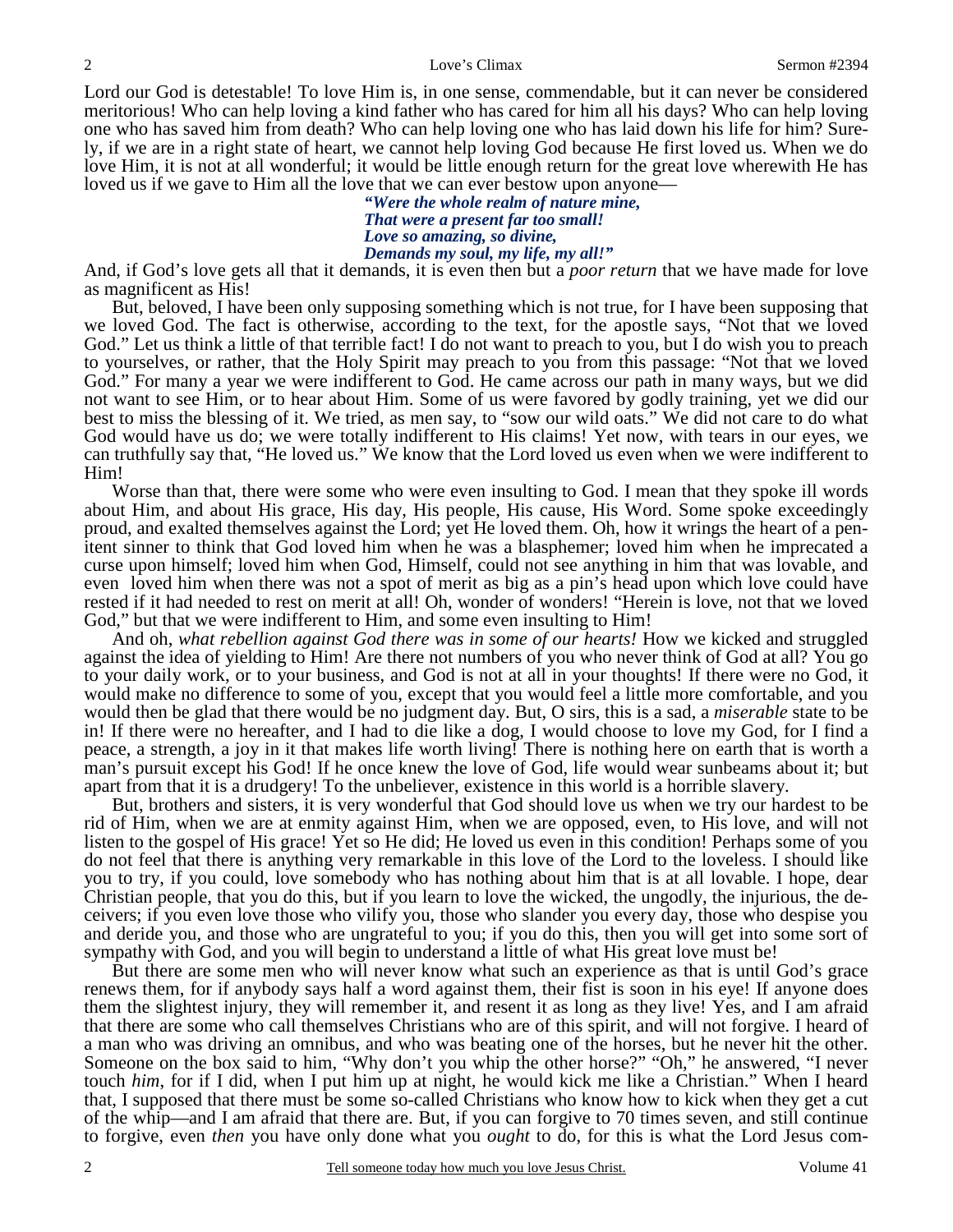manded His disciples to do; and this is what God did, though He was under no obligation to do anything of the kind! Instead of bearing any resentment, He was full of almighty love. And there are some here, tonight, who, as they remember the years in which they lived without loving God, must feel that, "herein is love, not that we loved God, but that He loved us."

**II.** But now, secondly, it greatly enhances the love of God that it is LOVE TO THE SINFUL.

 Remember that *all sins are offenses against God*. Yet it is clear from our text that the Lord loves those who have offended Him. There are multitudes who have lived a life full of opposition to God, yet He has loved them all the while, and saved them after all!

 Remember, too, that *God has a very keen appreciation of what sin is*. It shocks Him, it disgusts Him—He cannot bear it. He calls it, "this abominable thing which I hate." You and I are often callous to sin, but God abhors it. His holy soul is stirred to indignation against it. Yet, notwithstanding that—

## *"God loved the world of sinners lost*

#### *And ruined by the Fall"*

and sent His Son into the world to deliver men from sin, the sin which He loathed and hated, for He determined to save them from the sin, itself, and from all its terrible results! Well might the hymn-writer I just quoted go on to sing—

> *"Oh, 'twas love, 'twas wondrous love, The love of God to me! It brought my Savior from above, To die on Calvary."*

Do not forget, also, that *many sins are committed especially against God's love.* That is to say, there are some who even dare to sin the more because God is merciful! There are, no doubt, many who have become hardened in their lives of sin; though it is a shocking thing that it should be so; by the very fact that they believe God is ready to forgive them. If such is the condition of your hearts, my hearers, let me assure you that it has also been the case with many others and yet, notwithstanding such an enormity of guilt, they have been saved from their sins. Verily, "herein is love."

 In the case of some persons, *these sins have been persisted in and aggravated*. There are many whom God has loved with an everlasting love, and whom Christ has redeemed with His precious blood, who have lived twenty, thirty, forty, fifty, sixty, seventy years up to their necks in sin; and that against light and knowledge! Some have gone on sinning with a high hand more and more, yet almighty love has come in and saved even them! Never let it be thought that any sinner is beyond the reach of divine mercy so long as he is in the land of the living. I stand here to preach illimitable love, unbounded grace to the vilest of the vile, to those who have nothing in them that can deserve consideration from God; men who ought to be swept into the bottomless pit at once if justice meted out to them their just deserts! Even such sinners as these, in multitudes of instances, have been washed and made clean through the blood of Jesus Christ! "Herein is love."

 I do not see how God ever could have shown His love to the same extent as it is now displayed if there had never been any sin in the world. I would not dare to say, as Augustine boldly did concerning Adam's sin, "*Beata culpa!"*—"Happy fault!"—because it gave an opportunity for divine love to prove itself to an extraordinary degree! But I will say this—if God had made ten thousand worlds, and lit them up with all His wisdom and power, I do not see how He could have manifested His matchless love, even then, as He displays it now in the fact that He has loved sinful men and women; and loved them so as to make them His sons and daughters, and bring them to dwell with Him at His right hand through Jesus Christ His Son!—

*"He gave His Son, His only Son, To ransom rebel worms! 'Tis here He makes His goodness known In its most divine forms."* 

 I have spoken to you, therefore, of two things that enhance God's love; love to the loveless, and love to the sinful. I wish that some poor soul could creep in through the door of God's mercy to which I have pointed, and get a part and lot in these precious matters!

**III.** But now, thirdly, one of the things that make God's love seem very wonderful is that it is LOVE PROVIDING A PROPITIATION.

 I have heard it asked, "Why did not God just wipe out human sin, and say to the guilty, 'There, there, you have done wrong, but I have forgiven you'"? Now, if He had done that, what inference would you have drawn from such action on His part? Certainly you would not have been able to say, "Herein is love," in the sense in which you can now say it.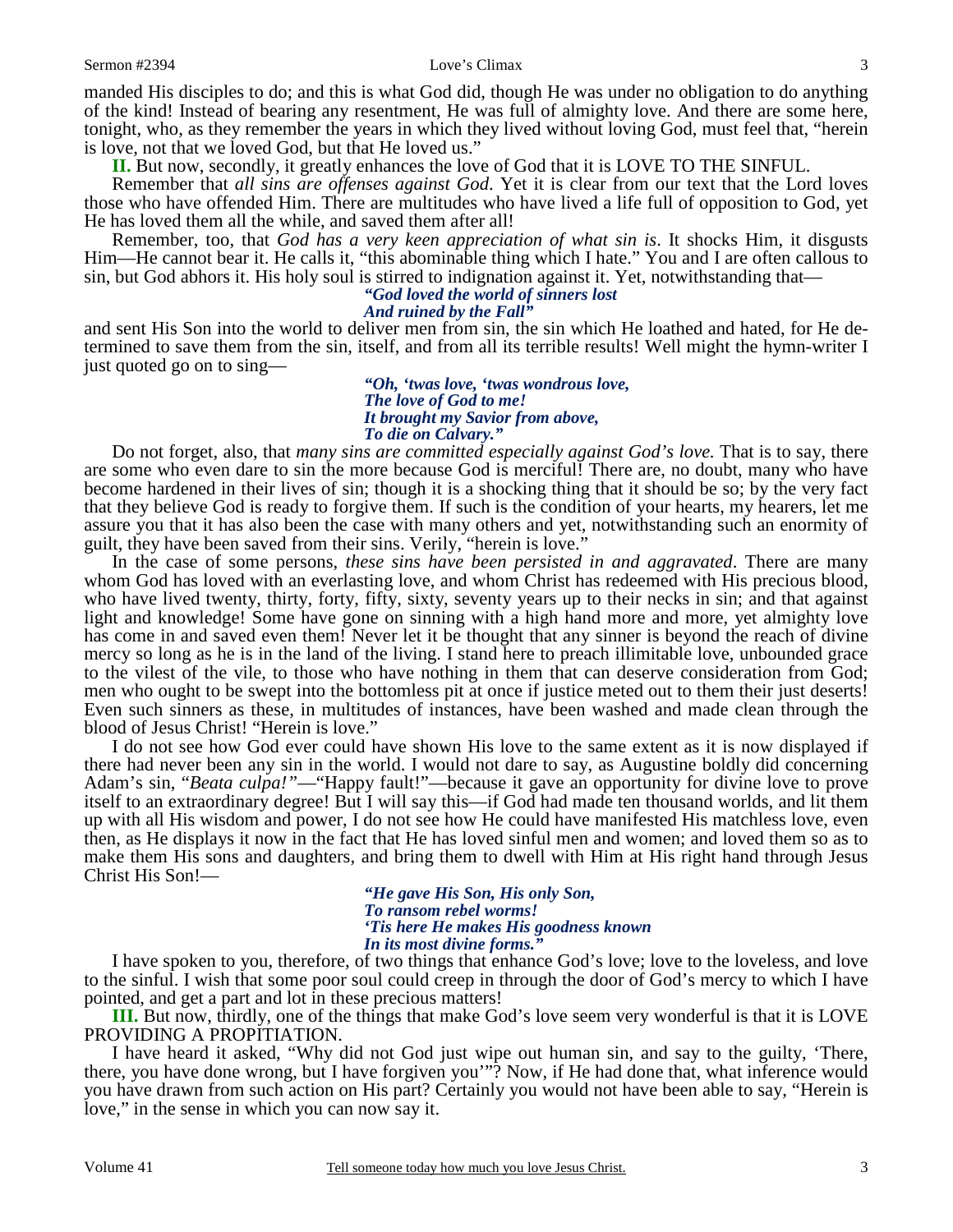If the Lord had thus passed by sin, *sin would have seemed little, and divine love little*. Many would have said, "Oh, well, sin was nothing very great after all. It was an offense against God—He blotted it out; and there is an end of it!" Is not everybody here quite certain that we would have spoken like that? We would have concluded that sin was a very trivial matter, nothing to worry about, or God would not have passed it by so readily. But, look: it was such an awful evil that *He could not pass it by*. In His wisdom, whose judgment is infallible, sin was not pardonable except through a propitiatory sacrifice! It was not possible that offenses against the divine majesty should be wiped out without expiation! God was the best judge of that question, and now when He says, "There must be a propitiation, but I will provide it; there must be an atonement, but I will arrange it"; "Herein is love," love seen at a greater height than it could have been seen in any other way!

 Besides, dear friends, by any other method of removing sin, *love would not have been seen so majestic over all other attributes*. Suppose that the Lord had simply said, "Well, though these people have offended, I forgive them, and there is an end of the quarrel"? Then there could not have been exhibited that wondrous sight which we now see! In the death of Christ, the great Propitiation, we see divine wisdom planning the way, exercising itself to the fullest to devise a method by which God might be just and yet, "the Justifier of him which believes in Jesus." Then we see divine justice coming in fully satisfied by the death of Christ and bowing a glad assent to the pardon of the sinner; who is as justly forgiven as he would, on the other hand, have been righteously punished! In the vicarious atonement of our Lord Jesus Christ, we see all the attributes of God sitting at the feet of love; all looking up and saying to love, "We will do your bidding, we will, all of us, co-act and co-work till the whole Godhead shall be seen exerting its omniscience and putting forth its omnipotence, in order that there might be a propitiation for sin." "Herein is love."

 Again, I do not see, dear friends, if God had pardoned us without expiation, how we ever could have *felt the security of love that we now feel*. I feel at this moment; I do not know how every believer, here, feels, but I feel that I am absolutely safe! I am a sinner, but there is no reason on earth, or under the earth, or in heaven, itself, why I should be sent to hell. My sin has been forgiven me, but what is much more than that, my Lord Jesus Christ has made such a complete atonement for all my guilt that *it does not even exist as a charge against me!* The debt is paid, and the receipt is nailed to His cross, and this gives me such a perfect peace, such an absolute rest; I do not think I could have had if I had merely read in the Scriptures that God had passed by the sin without a propitiation! He has not passed by the sin; He has exacted the full penalty for it! And the penalty having been paid, the atonement having been offered, who shall lay anything to the charge of God's elect? Our dead sins are buried! Christ, Himself, has put them away, and they can never rise against us in judgment any more. Looking up to our Lord, we can say, with Toplady—

> *"Complete atonement You have made, And to the utmost farthing paid Whatever Your people owed! Nor can His wrath on me take place, If sheltered in Your righteousness, And sprinkled with Your blood."*

And once more, *the stoop of love could never have seemed so great without expiation,* for, see, if God had pardoned sin without atonement, He would have sat in the serene majesty of heaven, and we would have thought that sin was a trifling thing, altogether beneath His notice! But now, He that made all things, and by whom all things consist, takes off the robes of His splendor, and comes down to earth! What can He be going to do? Blessed spirits, who have waited around His throne for ages, what is He doing? He is going to the earth to unite the nature of fallen humanity with His own perfect Deity! He that is God is also to be man! What a wonder! What a marvel! But there is something more extraordinary to follow; being found in fashion as a man, the time comes when man's sin is *laid upon Him!*  What? Did He bear *sin?* Listen—"Who His own self"—that is, Christ, whom angels worship, the incarnate wisdom, without whom was not anything made that was made: "who His own self bore our sins in His own body on the tree." "Christ has redeemed us from the curse of the law, being made a curse for us: for it is written, Cursed is everyone that hangs on a tree." Why, do you know, sometimes, when I am thinking over this wondrous stoop of love, I wish that I could jump into this pulpit, directly, and tell you what I feel about it? Sometimes, at the dead of night, I sit up in bed, lost in wonder at the amazing love of God in the gift of His dear Son! That I should commit a sin, and that God, Himself, should bear its punishment! That my guilt should make a propitiation, necessary; and that the Divine Son of God should suffer in my place! That the necessary expiation should be made; this is surely the greatest wonder of earth or heaven! It is the greatest marvel that ever shall be, that He, who is God over all, blessed forever,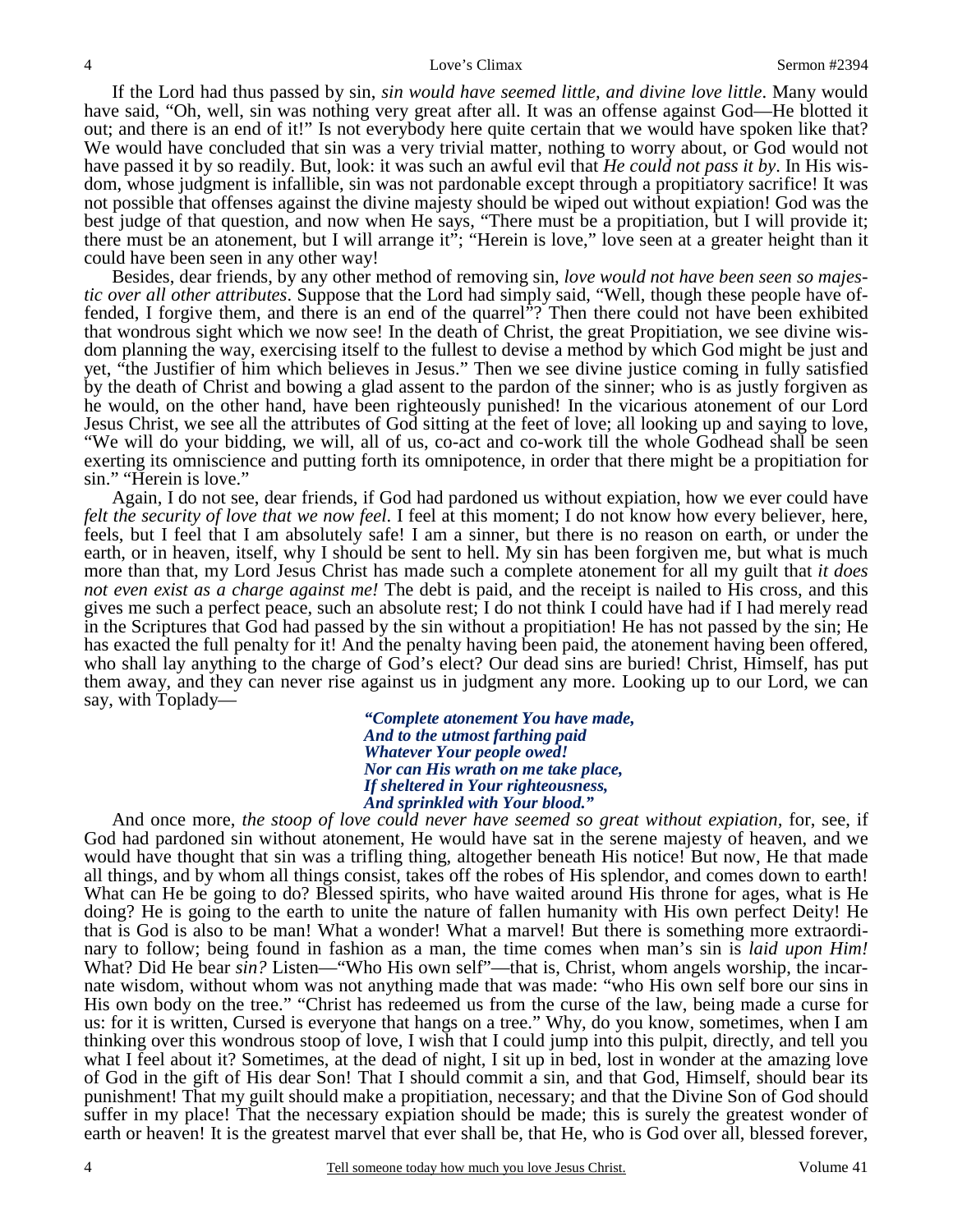#### Sermon #2394 **Sermon #2394** Sermon #2394 **S**

yet stoops so low as this! I can understand His stooping to poverty, and being a carpenter. I can understand His stooping to hunger and to thirst. I can understand His stooping even to death—but *that He should bear our sins—*this is the greatest stoop of all! "Herein is love." O blessed Lord Jesus, how must You have loved us when You did not disdain to bear even the enormous burden of our sin! Oh, that these lips had language that I could tell this old, old story as my heart often tells it to herself! But I must leave each one of you to think it over, under the teaching of the Holy Spirit, till you, also, feel, "Herein is love,"

**IV.** The last thing on which I am to speak at this time is LOVE SURRENDERING THE ONLY-BEGOTTEN.

 I have shown you wherein God's love excels all other loves, it is love to the loveless, love to the sinful, love providing a propitiation. Now here is the climax of the love of God in giving up His onlybegotten Son: "He loved us, and sent His Son to be the propitiation for our sins."

 You do not need for me to say much about this part of our subject. Will you kindly recall the story of Abraham and his son Isaac going to the mount in the land of Moriah? Put the Lord God and His wellbeloved Son, our Lord Jesus Christ, in the place of the patriarch and his son, and you can see the picture of the atonement drawn to the life before your eyes. You remember how the Lord said to Abraham, "Take now your son, your only son, Isaac, whom you love, and get you into the land of Moriah; and offer him there for a burnt offering upon one of the mountains which I will tell you of." Jesus was God's Son, His only-begotten Son, whom He loved more than any of you can ever love your sons or daughters, for the love of God towards Him is ineffable, immeasurable! It is not possible for me to tell you how much God loved His Son; but that Son who had always given Him delight, in whom He was wellpleased—that Son must endure shame, agony, and *death* if sinners were ever to be saved! How could the Father give up His Son for such a purpose? I have sometimes felt as if I could almost rush in and say, "No! It must not be! The price is too great to be paid for the rescue of such worthless worms as we are!" Yet, to ransom any one of us, the Son of God must be sacrificed, and sacrificed, as it were, by His Father, for thus is it written, "It pleased the Lord to bruise Him; He has put Him to grief." Thus, there is one point of resemblance between the offering of Isaac, and the propitiatory sacrifice of our Lord Jesus Christ—it was the Father who had to offer up His son whom He loved so dearly. But there are many more similarities between these two offerings.

In the  $22<sup>nd</sup>$  chapter of the Book of Genesis, we read that, "Abraham rose up early in the morning." God also rose early to make this great propitiation for our sins. In the everlasting covenant, before the earth was, He ordained the sacrifice which should tear His heart. God Himself had done as Abraham did when he cut the wood for the burnt offering, that is, the Lord prepared everything for the coming, the life, and the death of His Son. All that went before in the arrangements of providence was like the chopping of the wood and the laying of it in order—even from eternity the great Father contemplated the sacrifice on Calvary, and went on with all that was necessary for its completion.

 Then there was the lifting of the sacrificial knife—"Abraham stretched forth his hand, and took the knife to slay his son." That lifting of the knife in the case of Jesus was, first, when in Gethsemane's garden, the Father permitted His Son to sweat, as it were, great drops of blood, and next, when on the cross He allowed Him to say, "My God, My God, why have You forsaken Me?" This was the knife for the sacrificing of the Son. Then came the crushing of our Redeemer's soul beneath the mass of human sin. The great upper and nether millstones of almighty wrath pressed and bruised the heart of the Son of God! Omnipotence put forth all its power to deal out the vengeance due to sin! It cried to justice to be stern, sterner than ever—"Awake, O sword." Not, "Let Me use the sword," but, "Awake, O sword, against My Shepherd, and against the man that is my fellow, says the Lord of hosts;" and into the very dust of death the well-beloved Son of God was crushed!

 Remember, also, that touching little sentence about Abraham and Isaac—"They went both of them together." This was true of Jesus and His Father, Jesus a willing sacrifice, and God as willingly surrendering His dear Son for our sakes. Never forget the Father's love in giving up His Son! It used to be laid down in theology that God "has no feeling, neither parts nor passions." Others may worship a dead, unfeeling God, if they will, but I do not! The God whom I worship can feel far more than any of His creatures can! And what He felt when He gave up His Son to die, it is not for human lips to tell; this is among the things which it were unlawful and impossible for a man to utter. Just what you would have felt if you had given your only son. Just what you would have felt if you had been Abraham, and you had offered up your beloved Isaac. Just that—*multiplied by infinity—*did the Eternal Father feel when He gave His Son to be the propitiation for our sins! "Herein is love." Rightly did we sing just now—

*"O love of God, how strong and true!*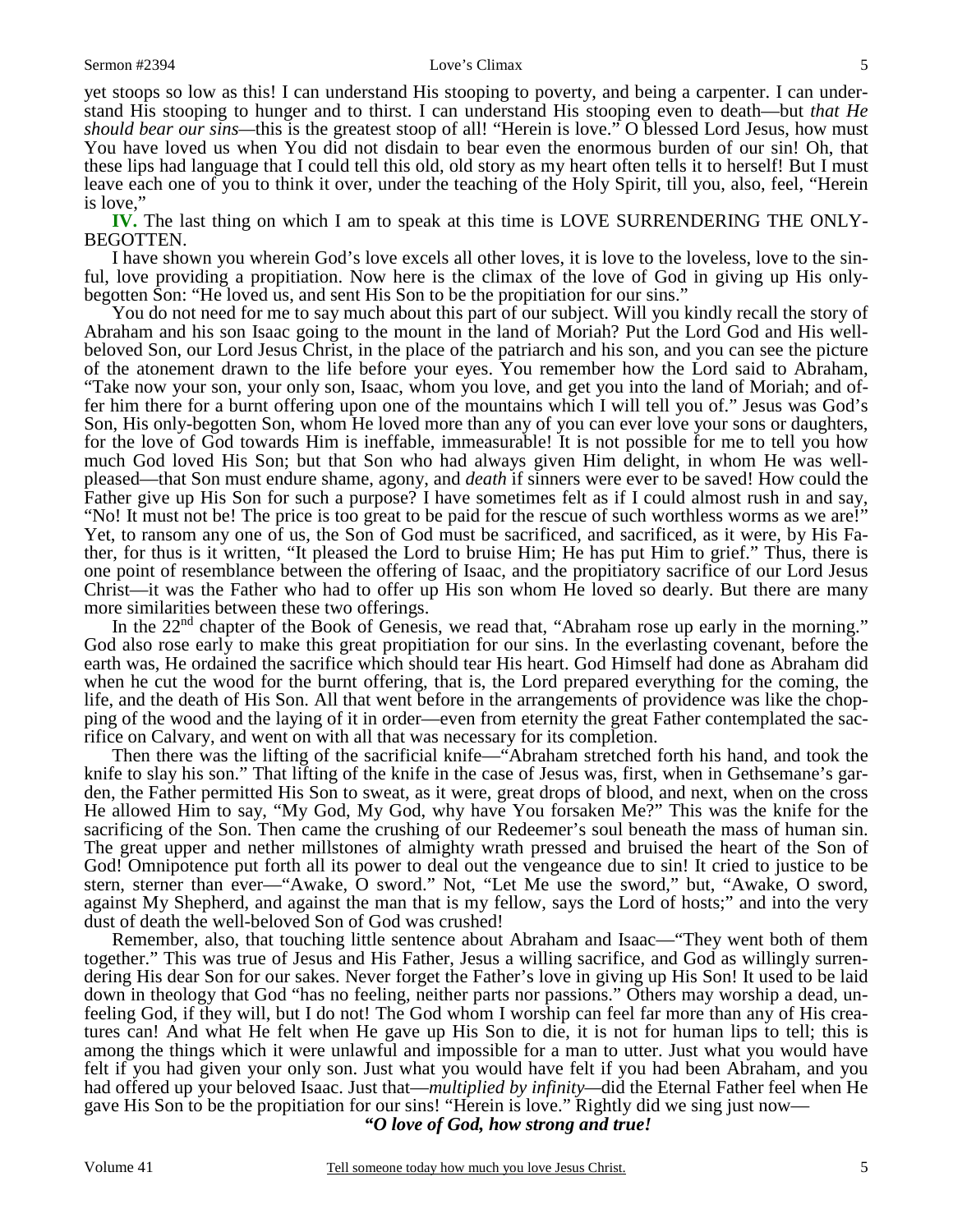*Eternal, and yet always new, Uncomprehended and unbought, Beyond all knowledge and all thought. We read You best in Him who came To bear for us the cross of shame; Sent by the Father from on high, Our life to live, our death to die."* 

When you get home, sit down, say nothing to anybody, but just try, if you can, to realize that God actually did give up His only-begotten Son that you might live through Him, if you are a believer in that dear Son of God, and you live through Him, if He bore your griefs, and carried your sorrows. If He was wounded for your transgressions, and bruised for your iniquities; if He put away all your sins, then fall down at His dear feet and weep yourself away. No, rise and sing yourself away! And when you have done that, come back, again, and go forth to work for Him with all your might; and try to love your fellow men at something like the rate at which God loved you! You will never reach that climax of love, but aim at getting as near to it as you can—and God bless you in the effort!

 It seems to me so sad that there should be anybody in the world who does not believe in the Lord Jesus Christ, and very sad that there should be any poor sinner, here, who does not lay hold on eternal life as it is set forth in the gospel. You self-righteous people; you who never did any wrong, I do not expect you to take any notice of this discourse—you are so wretchedly wrapped up in yourselves that you care nothing for my blessed Master! You are like the self-made man, of whom I have heard, who used to adore his own maker—his maker being himself. But you who are poor and needy, burdened with sin and full of guilt, this is the God for you! This is the Christ for you! Come and have Him; come and trust Him, and then sing with all of us who have believed in Him: "Herein is love, not that we loved God, but that He loved us, and sent His Son to be the propitiation for our sins!"

May His blessing rest on you all, for Jesus Christ's sake! Amen.

### **EXPOSITION BY C. H. SPURGEON:**  *1 JOHN 4; PHILIPPIANS 4:1-9.*

**1 John 4:1.** *Beloved, believe not every spirit, but try the spirits whether they are of God: because many false prophets are gone out into the world.* 

If John had need to say that in the early morning of Christianity, I am sure we ought to say it with greater emphasis today! It is certainly true in these days that, "many false prophets are gone out into the world." Therefore we, also, must, "try the spirits whether they are of God."

**2.** *Hereby know you the Spirit of God: Every spirit that confesses that Jesus Christ is come in the flesh is of God.* 

If the doctrine of the Incarnation of God in Christ is denied, as it was by the first heretics, we may conclude that the Spirit of God is not in such teaching. Any doctrine which dishonors Christ—whether in His person, or His offices, or His atonement, or in any other way—you may at once conclude is not of God, for that which comes from the Spirit of God glorifies Christ. Did not our Lord, Himself, say, concerning the Holy Spirit, "He shall glorify Me: for He shall receive of Mine, and shall show it unto you"?

**3.** *And every spirit that confesses not that Jesus Christ is come in the flesh is not of God: and this is that spirit of antichrist, whereof you have heard that it should come; and even now already is it in the world.* 

The devil is up early at his evil work! We may sleep, but he never does. This is that spirit of antichrist, whereof, "you have heard that it should come; and even now already is it in the world."

**4.** *You are of God, little children, and have overcome them.* 

How? By argument? No, but—

**4.** *Because greater is He that is in you, than he that is in the world.* 

If God's own Spirit is in you, you need not fear any of these enemies. "Greater is He that is in you, than he that is in the world." If it were a conflict between you and others who had the Spirit of God within them, the conflict would be grievous, and the issue of it would be doubtful. But now that the struggle is between the Spirit of God who is in you, and the spirit of error that is in the world, you need have no question about the ultimate result of the battle!

**5, 6.** *They are of the world: therefore speak they of the world, and the world hears them. We are of God: he that knows God hears us; he that is not of God hears not us. Hereby know we the spirit of truth, and the spirit of error.*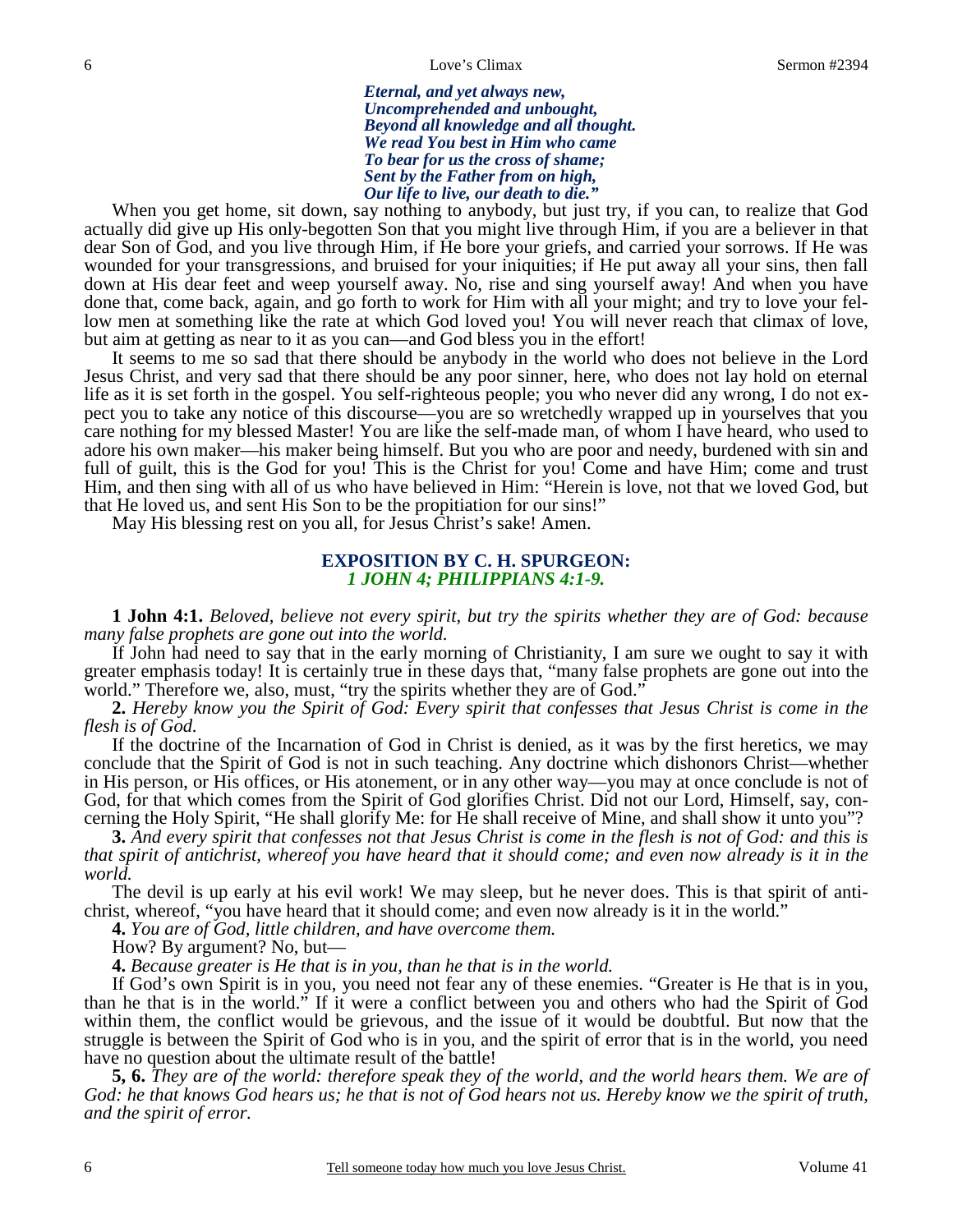#### Sermon #2394 **Sermon #2394 Love's Climax C L**ove's Climax **P**

If apostolic teaching is denied, those who deny it are not of God, for the Spirit of God was in the apostles, as He is also in all the Lord's true children. By this test we may try many of the spirits of the present day—"He that knows God hears us; He that is not of God hears not us. Hereby know we the spirit of truth and the spirit of error." The apostle now gives us another infallible test by which we may "try the spirits."

**7, 8.** *Beloved, let us love one another: for love is of God; and everyone that loves is born of God, and knows God. He that loves not knows not God; for God is love.* 

Where there is the spirit of enmity, of envy, of pride, of contention, there is not the Spirit of God! That which makes towards love, we may depend upon it; it came forth from love! But that which makes towards division, contention, emulation and strife, is not of God, "for God is love."

**9-12.** *In this was manifested the love of God toward us, because that God sent His only-begotten Son into the world, that some might live through Him. Herein is love, not that we loved God but that He loved us, and sent His Son to be the propitiation for our sins. Beloved, if God so loved us, we ought, also, to love one another. No man has seen God at any time. If we love one another, God dwells in us, and His love is perfected in us.* 

We cannot see God, but we can *love* God, and love, therefore, takes the place of eyes to us. When we love God, it is because He dwells in us! That is better than seeing Him—to have Him resident within our spirit, although He is not discernible by these mortal eyes!

**13-16.** *Hereby know we that we dwell in Him, and He in us, because He has given us of His Spirit. And we have seen, and do testify that the Father sent the Son to be the Savior of the world. Whoever shall confess that Jesus is the Son of God, God dwells in Him, and he in God. And we have known and believed the love that God has to us. God is love; and he that dwells in love dwells in God, and God in him.* 

These words are very simple, but the lesson they convey is a very deep one. Most of them are monosyllables, but, oh, what marvels of meaning the Holy Spirit enabled the apostle John to put into them!

**17, 18.** *Herein is our love made perfect, that we may have boldness in the day of judgment: because as He is, so are we in this world. There is no fear in love; but perfect love casts out fear: because fear has torment.* 

That is a *servile* fear, of course, but there is a fear which has no torment in it—that holy fear which even angels feel when they veil their faces in the presence of the Most High. There is no torment in that reverent awe, and the more we have of love towards God, the more of that filial fear shall we have! But that slavish dread, that awful terror which begets within itself dislike, cannot live where true love is planted within the soul—

## *"Perfect love casts out fear."*

**18-20.** *He that fears is not made perfect in love. We love Him, because He first loved us. If a man says, I love God, and hates his brother, he is a liar: for he that loves not his brother whom he has seen, how can he love God, whom he has not seen?* 

God looked upon us with an eye that saw all our sin and misery, yet He loved us, and He wants us to have a love which, while it sees all the imperfection, and all the faults in our fellow men, yet loves them notwithstanding all. If we do not love those whom we see, the apostle says that we do but lie when we talk of loving God whom we have not seen.

**21.** *And this commandment have we from Him, That he who loves God love his brother, also.* 

Now let us read what another apostle has to say, under the inspiration of the Holy Spirit, upon this subject of Christian love. Turn to Paul's Epistle to the Philippians, the fourth chapter.

**Philippians 4:1.** *Therefore, my brethren, dearly beloved and longed for, my joy and crown, so stand fast in the Lord, my dearly beloved.* 

It is a great joy to a minister, as it was to the apostle Paul, to have converts. But that joy is greatly diminished when they do not stand fast: then, indeed, every supposed joy becomes a sorrow and, instead of the roses which yield a sweet perfume to the Lord's servant, thorns begin to prick and wound his heart.

**2.** *I beseech Euodias, and beseech Syntyche, that they be of the same mind in the Lord.* 

Only two women, and we do not know who they were, yet Paul gives each of them a, "beseech"—"I beseech Euodias, and beseech Syntyche, that they be of the same mind in the Lord." If there are only two of the most obscure sisters in the church who are quarrelling, their differences ought to be brought to an end at once. There should be no disagreements among Christians! Love should reign, peace should